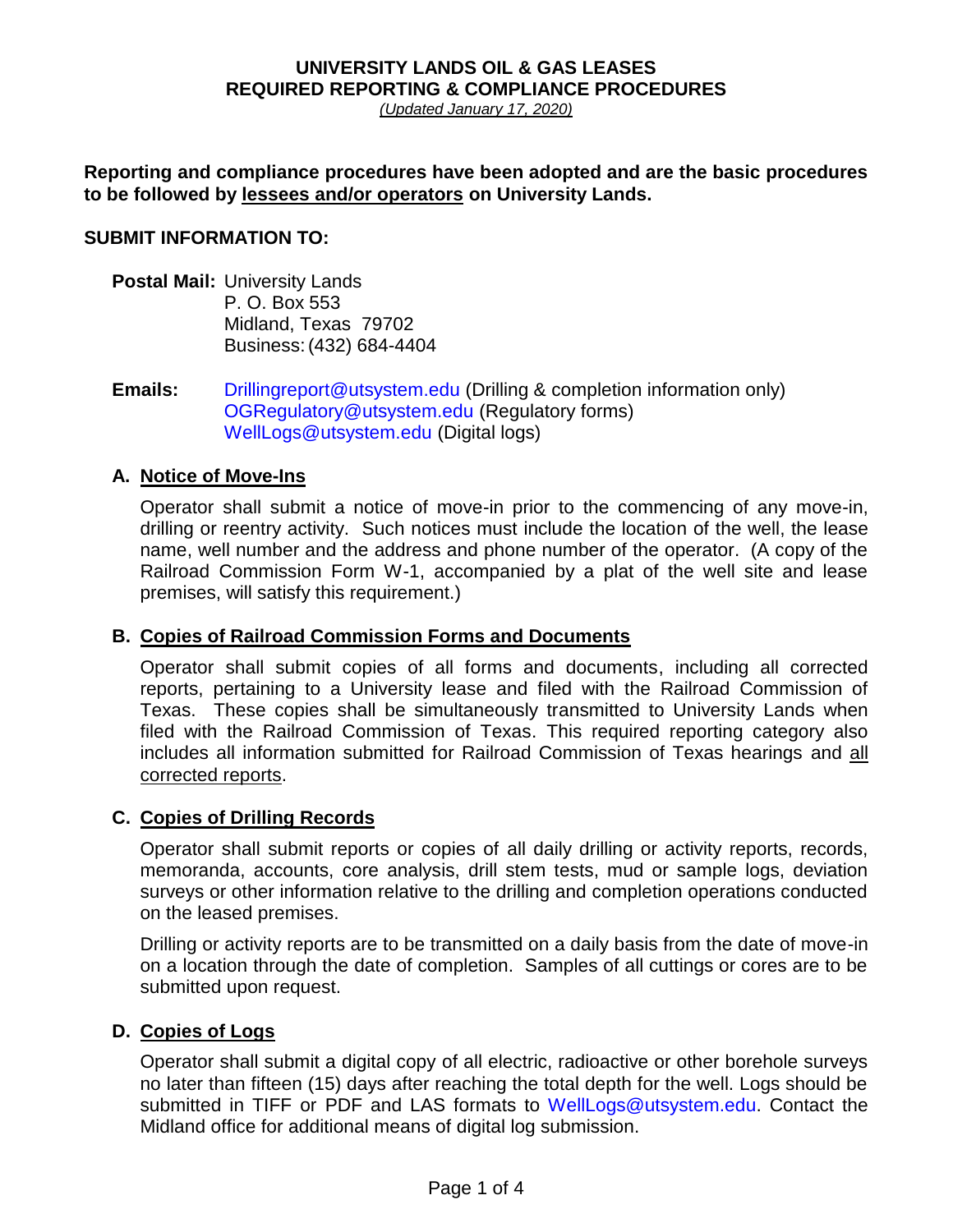Failure to furnish University Lands with all logs required by the applicable lease form shall result in the lessee, at lessor's option, to reenter the well and run the required log or logs, or, require the lessee to pay to lessor the sum of \$15,000 (or the amount so prescribed in the applicable lease form).

### **E. Division of Interest**

Operator shall submit the Division of Interest on University wells prior to the submission of the first production report. Contact information for all Working Interest Owners is required; which at minimum will include the entity's legal name, physical address and phone number. A contact name should be included, if known. If operator will be remitting royalties on less than 100% of the production, notification must be made to University Lands prior to first sales and shall include contact information, as stated previously, for the parties that will be remitting, as well as the percentage of gross production each party will remit. Throughout the life of the well, the operator shall immediately notify University Lands of any change in the Division of Interest or the percentages being reported by each party. Submit this information by mail to the Land Department at the address listed on page 1.

## **F. Notice of Changes in Well Status**

Operator shall submit a written notice when the status of a well changes, whether or not such a notice is filed with the Railroad Commission of Texas.

If a well ceases to produce, or is placed on production after being shut-in, the exact nature and date of such change shall be submitted within five (5) days of such change.

### **G. Workover Reports**

Operator shall submit a written weekly report of any workover operation conducted on any well.

Leases issued before November 29, 1955, do not contain a workover clause, and it is suggested that all applicable lessees apply for a 60-day workover amendment; otherwise, these leases will terminate after 30 days of no production even though a workover is in progress and is being reported to the University.

### **H. Other Production Related Reports**

For additional information concerning operations on University Lands (Commingling, LACT Systems, miscellaneous operations, field inspections and measurement of production), please review Chapters 4, 5, and 6 of the Board for Lease of University Lands Rules. The Rules are located on the following website:

**[www.utlands.utsystem.edu/](http://www.utlands.utsystem.edu/)**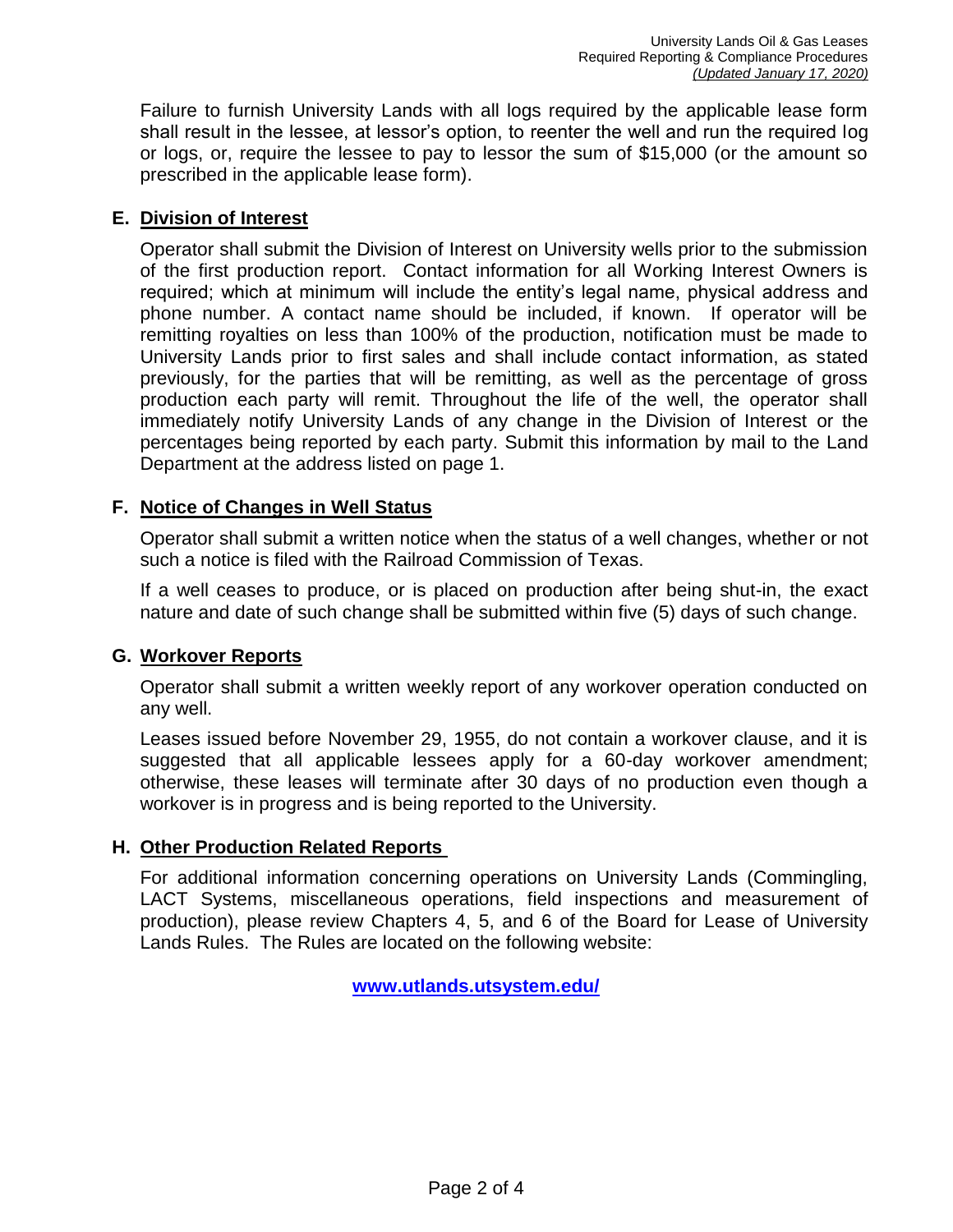## **Reporting Requirements**

### **Board for Lease Rules**

### **I. Request for Permission to Abandon a Producing Lease**

Operator shall notify University Lands prior to abandonment of a lease.

Operator shall file with the University Lands final appropriate affidavits of production showing proper disposition of all closing stock, any required supporting documents and shall make payment in full of all sums owed under said lease.

Upon consideration of the operator's compliance with all other University regulations, the operator will be given permission for abandonment of a lease.

### **II. Production**

Operator shall submit all information and production reports (UT forms) to University Lands.